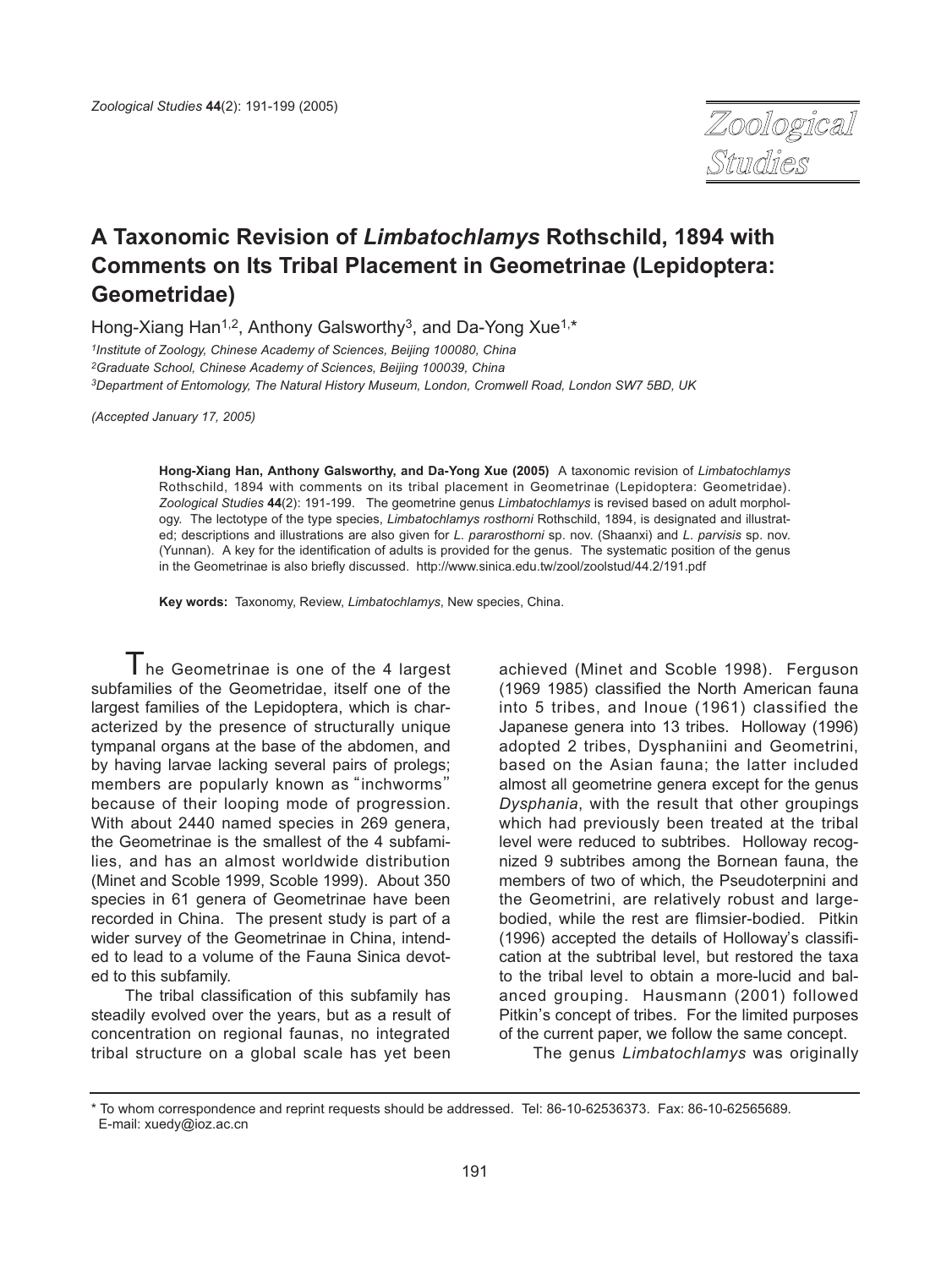described by Rothschild (1894) as a member of the Geometrinae based on L. rosthorni from China, the only species known at that time. Prout (1912) tentatively suggested that Limbatochlamys was related to Tanaorhinus Butler, 1879. Since then, there has been no further study of this genus, no further species have been found, and no further attempt to place the genus in a higher classification has been made. The genus is of some interest in that it does not obviously fit into any of the tribal concepts, for the reasons discussed below.

Having checked a long series of Limbatochlamys specimens in the collections of the Institute of Zoology, Chinese Academy of Sciences, Beijing and the Zoologisches Forschungsinstitut und Museum Alexander Koenig, Bonn, Germany, we found 2 further undescribed species, closely related to L. rosthorni. This provided an opportunity to provide an expanded definition of Limbatochlamys, and to reconsider its taxonomic relationships. Hence the purpose of this article is to describe the 2 new species from China, to compare them with L. rosthorni, to provide a key to the species, and to discuss the relationships of the species and the systematic position of the genus within the Geometrinae.

#### **MATERIALS AND METHODS**

Specimens of Limbatochlamys were obtained from the following institutions: Institute of Zoology, Chinese Academy of Sciences, Beijing, China (IZCAS); The Natural History Museum, London, UK (BMNH); and Zoologisches Forschungsinstitut und Museum Alexander Koenig, Bonn, Germany (ZFMK). Terminology follows Nichols (1989) for external features and Klots (1970) for genitalia. Photographs of adult moths and their genitalia were taken with a Nikon Coolpix 5000 digital camera.

## **TAXONOMIC ACCOUNTS**

#### **Limbatochlamys Rothschild, 1894**

Limbatochlamys Rothschild, 1894, Novit. zool. 1: 540. Type species: Limbatochlamys rosthorni Rothschild, 1894, Novit. zool. 1: 540, pl. 12, fig. 9. by original designation.

Head and body: Antenna of male shortly bipectinate, length of longest rami as long as diameter of antennal shaft. Rami in female much shorter or serrate. Frons densely scaled. Labial palpus short with 2nd segment rough-scaled and 3rd segment much shorter. Ventral side of thorax and femora densely hairy. Hind tibia with 2 pairs of spurs, not dilated in male. Tarsomere spinulose. Dorsal side of abdomen without crested scales. Male abdomen without setal patches on 3rd sternite, 8th sternite weakly sclerotized.

Wing shape and markings: Wing large, forewing length 25~37 mm. Forewing costa moderately arched with apex acute and slightly falcate. Hindwing with apex rounded, tornal region slightly produced, hind margin extended. Both fore- and hindwings with outer margin rounded. Forewing background olive-green; costal area with a pale greyish-yellow band running from wing base to apex. This pale greyish-yellow band located from costa to upper margin of cell and  $R_{2.5}$ , then directly to apex along  $R<sub>4</sub>$ , banded by distinct black line. Hindwing pale greyish-brown, tinged with pale pink in most areas and olive-green in terminal area. Both forewing costal band and most areas of hindwing speckled with dark brown. Postmedial line of forewing composed of a row of small dots on veins (L. rosthorni and L. pararosthorni) or of a weakly dentate line (L. parvisis); postmedial line of hindwing dark brown, dentate. Underside pale, tinged with pale pink, speckled with reddish-brown and dark brown.



**Fig. 1.** Venation of Limbatochlamys rosthorni Rothschild.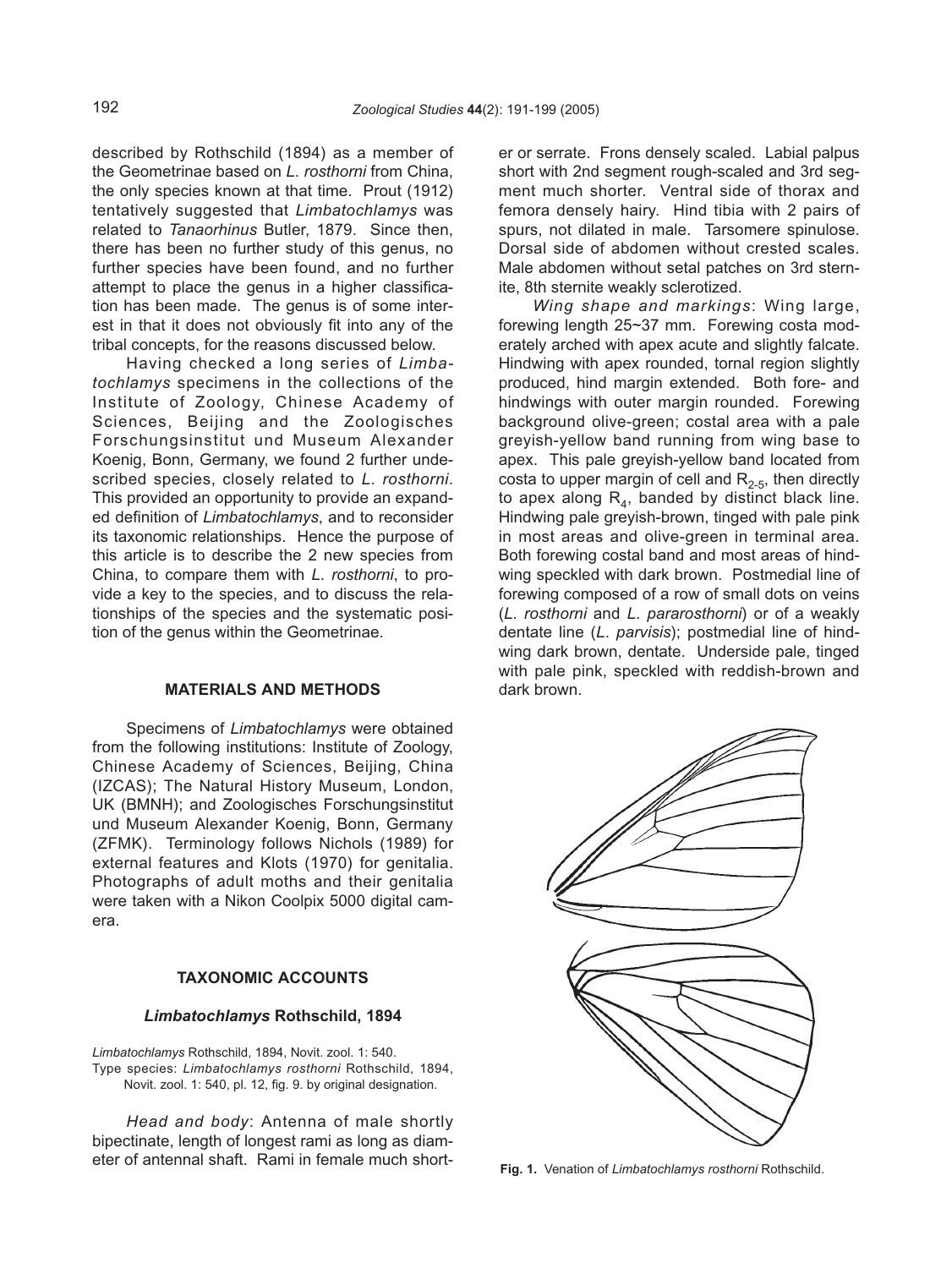Venation (Fig. 1):  $R_1$  of forewing arising from cell, shortly stalked with Sc at middle;  $R_2$  to  $R_5$ stalked,  $R_2$  diverging from stalk before  $R_5$ ; M<sub>1</sub> and  $R_{2-5}$  separately arising from cell (L. rosthorni and L. parvisis) or shortly stalked (L. pararosthorni); cell nearly  $1/2$  middle length of forewing;  $M<sub>3</sub>$  free. Hindwing:  $Sc+R_1$  running close to cell near base, Rs arising from before upper angle of cell (L. rosthorni and L. pararosthorni) or from upper angle of cell (L. parvisis); 3A present.

Male genitalia: Uncus slender and long, finger-like, basal part broadened and triangular; socii narrower than uncus, about 1/2 length of uncus; gnathos with a posteromedial process with apex acute or rounded; costal margin and sacculus of valvae well-sclerotized; valvulae membranous; transtilla weakly sclerotized, flake-like; juxta membranous; with coremata. Aedeagus short and thick, with sclerotized extended projection, terminal 1/2 sclerotized, vesica with acute cornutus.

Female genitalia: Areas around ostium bursae strongly sclerotized; lamella postvaginalis wrinkled and strongly sclerotized; ductus bursae short, corpus bursae broad; signum well developed, bicornute.

Diagnosis: The most-obvious synapomorphy for the genus is the unique coloration of the insects, with the wings pale green all over apart from a broad fawn streak along the costa. The combination of a strong undivided uncus with socii of the shape illustrated in the male genitalia is also unique.

#### Biology: Unknown.

Geographical distribution (Fig. 2): This genus is only known from China and is restricted to the northern margin of the Oriental region. It is widely distributed from southern China, to the southern slope of the Qinling region (in the southern part of Gansu and Shaanxi Provinces), extending westward to the edge of the Hengduan Mountains (Yunnan Prov.), and southward to most parts of southeastern China. All specimens were collected from lowlands to mountain areas, with an altitudinal range of 800~2700 m.

#### **Key to the species of Limbatochlamys**

Note: construction of a key is rendered difficult by the existence of variations in the presence and absence of discal spots and postmedial markings, as noted in the text. Most specimens of rosthorni and parvisis will key out using the following key without reference to the genitalia, but a few specimens can only be distinguished from



**Fig. 2.** Distribution of Limbatochlamys Rothschild.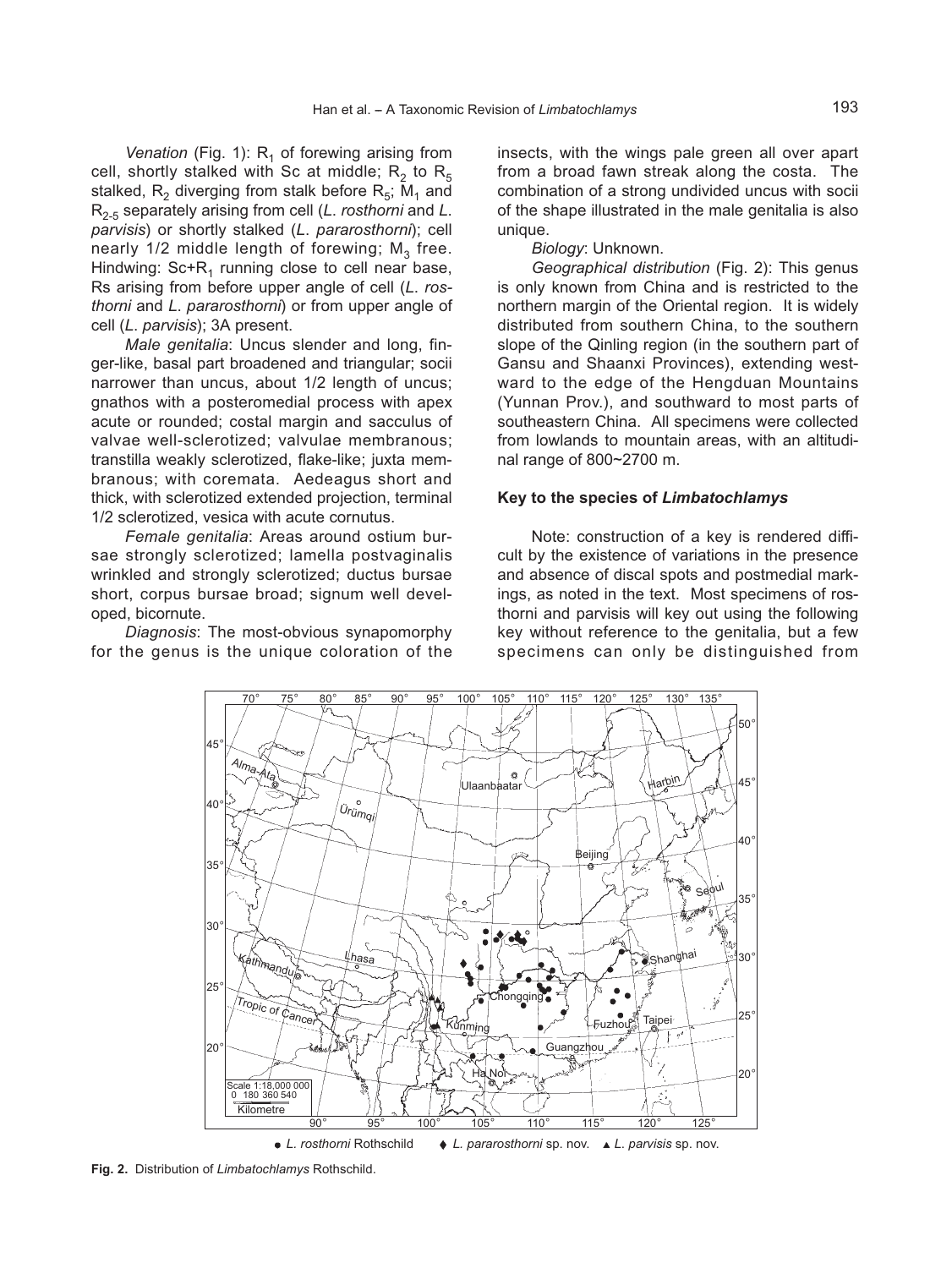pararosthorni by examination of genitalia. Hence the latter can only be distinguished with certainty by dissection.

- 1. Discal spots present on forewing underside or hindwing upper side.........................................................L. rosthorni Discal spots absent from forewing underside and hindwing upper side.................................................................2
- 2. Forewing upper side postmedial line continuous................ ............................................................................L. parvisis Forewing upper side postmedial line consisting of spots on veins.............................................................................3
- 3. Male valvae without costal process; female genitalia with short, almost globular corpus bursae..................L. parvisis Male genitalia with costal process; female genitalia with elongate corpus bursae.....................................................4
- 4. Costal process of male valvae strongly expanded subterminally; female genitalia with trapezoid lamella postvaginalis...................................................................L. rosthorni Costal process of male valvae without subterminal expansion; lamella postvaginalis in female genitalia strongly extended laterally.......................................L. pararosthorni

## **Limbatochlamys rosthorni Rothschild** (Figs. 3-7)

Limbatochlamys rosthorni Rothschild, 1894, Novit. zool. 1: 540, pl. 12, fig. 9. Lectotype m, [China]: Interior of China (W of Ichang?) here designated (BMNH).

Diagnosis: Typical L. rosthorni with discal spots on upper side of hindwing, with postmedial line and discal spots on underside of forewing. Male genitalia with costal margin of valvae strongly sclerotized, and subapical area expanded into a dorsal lobe; apex of costal process long and slender, extending beyond valvula.

Redescription: Length of forewing: male 28~37 mm, female 38 mm. Rami of antenna in both sexes of equal length, about as long as shaft of antenna. Frons protruding, dark brown. Labial palpus greyish-yellow, 3rd segment in female not elongate. Vertex greyish-yellow, upper side of thorax greyish green, tegula with base greyish-yellow. Upper side of abdomen greyish-yellow. Forewing olive-green, with apex acute, slightly falcate; costal area with a greyish-yellow band, speckled with black, and in some areas with greyish red; postmedial line composed of a row of small dark dots on veins; terminal line black and slender, interrupted on the end of veins; fringe greyish white at base and greyish brown at tips. Hindwing with hind margin elongate; greyish-yellow, basal area of hind margin and outer marginal area with some greyish green, dotted with black; discal spots large, lunular, sometimes indistinct or even absent; postmedial line black, dentate; terminal line and fringe

same as on forewing. Underside greyish-yellow and brown, terminal area densely speckled with black, forewing with a straight thick postmedial line, not reaching margins; black discal spot on forewing usually distinct, but sometimes absent; hindwing underside with a very faint discal spot, postmedial line always absent.

Male genitalia (Fig. 12): Gnathos thin, with posteromedial process with apex rounded; costal margin of valvae developed and strongly sclerotized, densely covered with small spines, with subapical area expanded into a dorsal lobe; apex of costal process long and slender, extending beyond valvula; valvula membranous, with the apex triangular; sacculus strongly sclerotized; harpe lingulate; saccus rounded. Aedeagus with sclerotized apex, and 2 sclerotized processes; cornutus acute.

Female genitalia (Fig. 13): Apophyses posteriores slender and long, about 4 times length of apophyses anteriores; ductus bursae short, corpus bursae strong, bent at upper 1/3, with bicornute signum.

Remarks: In his original description, Rothschild did not specifically designate the type material, nor indicate how many specimens were before him. However the specimen bearing the type label in the BMNH series originates from the Rothschild collection, the whole of which passed to the Natural History Museum in 1939, and the label data match the information on habitat given by the author ("Interior of China (probably districts west of Ishang [sic])"). He adds"named after the collector", indicating that he had a particular specimen or specimens in mind. The specimen also appears to be the one illustrated in his paper. In fact, none of the other specimens in the BMNH series originate from the same collection, and were almost certainly not available to Rothschild. It thus seems reasonably certain that the specimen in question was the specimen before Rothschild: in the absence of a specific reference in his paper, it cannot be regarded as a holotype, and therefore, in order to avoid any uncertainty in the future, it is designated a lectotype below.

Materials examined: China: Lectotype:  $\delta$ , label data: "W of Ichang, China", "Limbatochlamys rosthorni. Type!, Rothsch. Nov. Zool. 94 pl. XII f.9", Rothschild Bequest BM 1939-1 (BMNH); 1  $\delta$ , [Hubei]: Changyang, June 1888. (BMNH); 1  $\delta$ , Kiangsu [Jiangsu], Nanking [Nanjing], Longtan, 7 June 1933, coll. H. Höne (BMNH); 1  $\delta$ , Sichuan: Moupin, June 1890 (BMNH); 2  $\delta$   $\delta$ , 1  $\delta$ , Shanghai, coll. Höne (ZFMK); 4  $\delta$   $\delta$ , 4  $\delta$   $\varphi$ , Jiangsu, Longtan, 13~21 June 1933, coll. Höne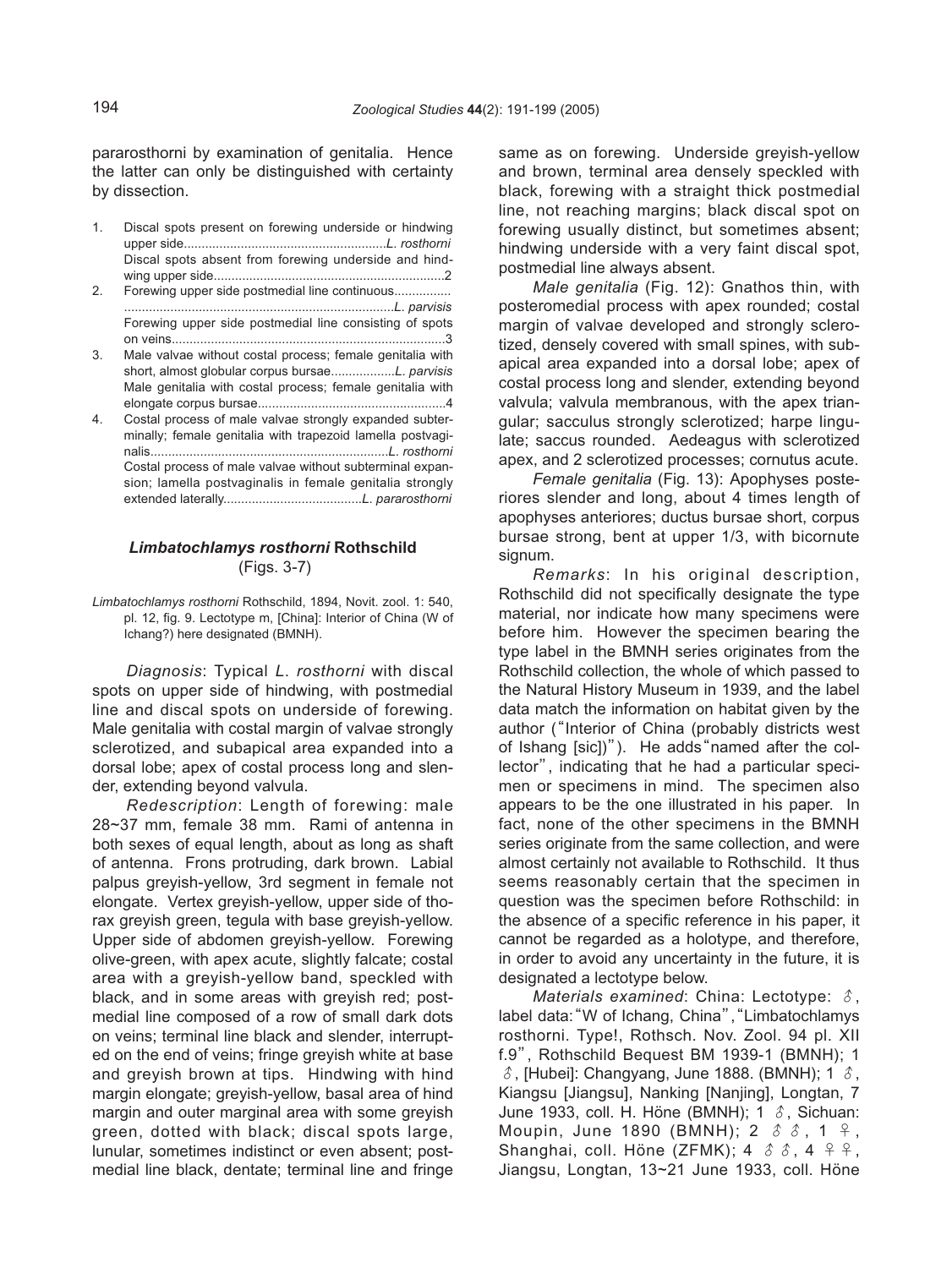(ZFMK); 1  $\delta$ , Zhejiang, Wenzhou, July 1939, coll. Höne (ZFMK); 7  $\delta$   $\delta$ , Zhejiang, Ost. Tianmushan,1500 m, 11 Apr.~29 July 1931, coll. Höne (ZFMK); 2  $\delta$   $\delta$ , Hunan, Hoeng-Shan, 900 m, 15 June 1933, coll. Höne (ZFMK); 1 ♀, Fujian, Guadun, 2 Sept. 1938, coll. Höne (ZFMK); 1 ♂, S. O. Szechuan [Chongqing], Nanchuan, Ginfu-Shan [Jinfu-Shan], June 1929, coll. Friedrich (ZFMK); 1



**Figs. 3-11.** Adults (except Fig. 5.) **3.** Limbatochlamys rosthorni Rothschild, lectotype (BMNH); **4.** ditto, underside; **5.** Labels of lectotype specimens of L. rosthorni; **6.** ditto, (IZCAS); **7.** ditto, underside; **8.** L. pararosthorni sp. nov., holotype (IZCAS); **9.** ditto, underside; **10.** L. parvisis sp. nov., holotype (IZCAS); **11.** ditto, underside (scale bar = 1 cm).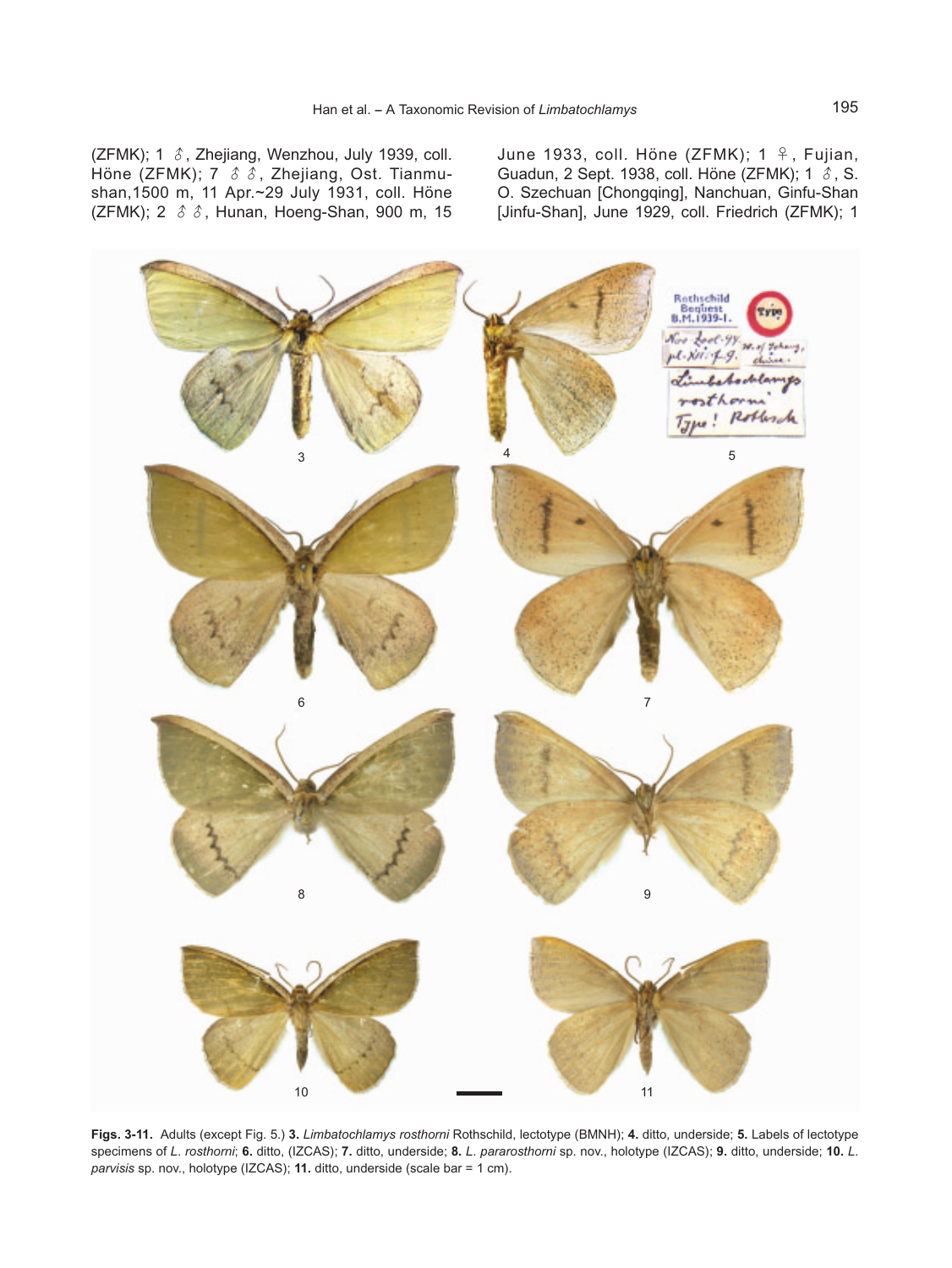$\delta$ , Shaanxi, Taibai, Huangbaiyuan, 17 July 1980, coll. Yinheng Han; 1  $\delta$ , ibidem, 1750 m, 13 July 1980; 1  $\delta$ , Shaanxi, Ningshan, Huoditang, 1580 m, 26 July 1998, coll. Jian Yao; 1  $\delta$ , ibidem, coll. Decheng Yuan; 1 ♂, Shaanxi, Liuba, Miaotaizi, 1350 m, 19 July 1998, coll. Xuezhong Zhang; 1 ♀, Gansu, Dangchang, 1800 m, 7 July 1998, coll. Jian Yao; 1 ♀, Gansu, Wenxian, Qiujiaba, 2350 m, 28 June 1998, coll. Jian Yao; 7  $\delta$   $\delta$ , 1  $\delta$ , Gansu, Kangxian, Qinghe Linchang, 1450~1650 m, 15 July 1998, coll. Jian Yao; 1 ♀, ibidem, 1400 m, 8 July 1999, coll. Jian Yao; 5  $\delta$   $\delta$ , Gansu, Wenxian, Shanwangmiao, 1500 m, 28 July 1999, coll. Jian Yao; 1  $\delta$ , Zhejiang, Lishui, July 1979; 2  $\delta$   $\delta$ , Hubei, Hefeng, 1240 m, 25 July 1989, coll. Wei Li; 4  $\delta$   $\delta$ , ibidem, 31 July 1989; 1  $\delta$ , Hubei, Hefeng, Fenshuiling, 31 July 1989, coll. Wei Li; 3  $\circ$   $\circ$ , ibidem, coll. Longlong Yang; 1  $\delta$ , ibidem, 1240 m,

21 July 1989, coll. Wei Li; 1  $\delta$ , 1  $\beta$ , Hubei, Lichuan, Xingdoushan, 800 m, 22 July 1989, coll. Wei Li; 7  $\delta$   $\delta$ , Hubei, Xingshan, Longmenhe, 1350 m, 14~16 July 1993, coll. Shimei Song; 1 ♀, Jiangxi, Qianshan Nongkesuo, 8 July 1980; 1  $\delta$ , Hunan, Cili, 16 July 1981; 1  $\delta$ , ibidem, 25 June 1981; 1 ♀, Hunan, Anhua, June 1981; 1 ♂, Hunan, Sangzhi, Tianpingshan, 1300 m, 11 Aug. 1988, coll. Yixin Chen; 3  $\delta$   $\delta$ , Hunan, Dayong, Zhushitou, 11 Aug. 1988, coll. Yixin Chen; 1  $\delta$ , Fujian, Nanping, Dafeng, 11 June 1981; 8  $999$ , Guangxi, Miaoershan, 800~1600 m, 2~15 July 1985, coll. Chenglai Fang; 1  $\delta$ , 4  $\beta$   $\beta$ , ibidem, coll. Ziqing Wang; 1 ♀, Guangxi, Longsheng, Baiyan, 1150 m, 20 June 1963, coll. Chunguang Wang; 1 ♂, Guangxi, Longnan, Anji Shanchang, 23 May 1981; 3 ♂♂, Guangxi, Napo, Defu, 1350 m, 18~19 June 2000, coll. Wenzhu Li; 1 ♂, ibi-



**Figs. 12-18.** Genitalia. **12.** Male genitalia of Limbatochlamys rosthorni Rothschild (IZCAS Geom-369); **13.** Female genitalia of L. rosthorni Rothschild (IZCAS Geom-380); **14.** Male genitalia of L. pararosthorni sp. nov. (IZCAS Geom-00376); **15.** Female genitalia of L. pararosthorni sp. nov. paratype (IZCAS Geom-00374); **16.** Male genitalia of L. parvisis sp. nov. (IZCAS Geom-00371); **17.** Female genitalia of L. parvisis sp. nov. (IZCAS Geom-00372); **18.** Male genitalia of Psilotagma decorata Warren (IZCAS Geom-363) (Scale bar = 1 mm).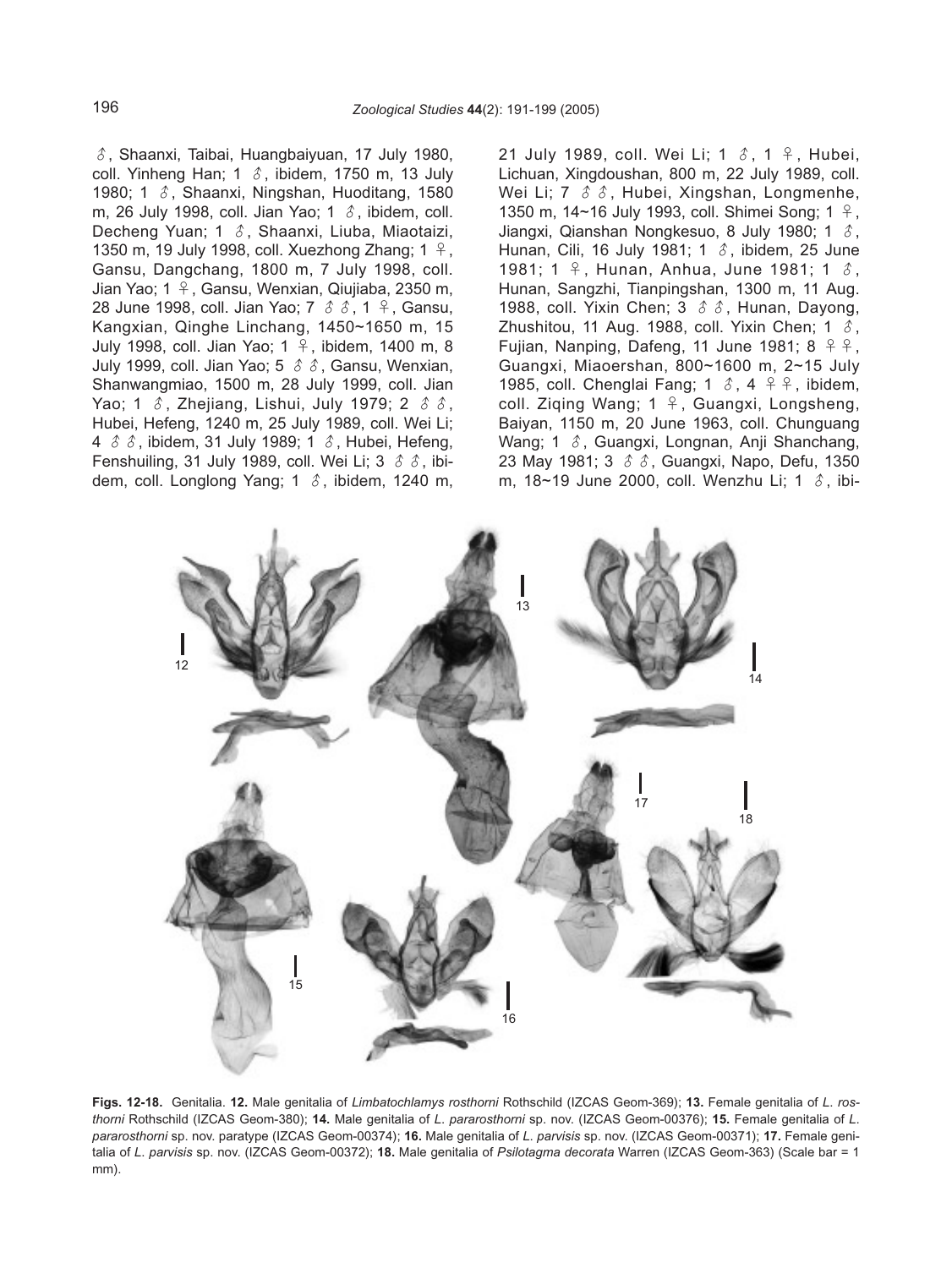dem, 19 June 2000, coll. Jian Yao; 1  $\delta$ , Guizhou, Fanjingshan, Heiwanhe, 550 m, 3 June 2002, coll. Guoqing Mai; 4  $\delta$   $\delta$ , Sichuan, Wanxian, Wangerbao, 1200 m, 12 Aug. 1993, coll. Shimei Song; 1  $\delta$ , Sichuan, Mianzhu; 1  $\delta$ , Sichuan, Emeishan, 12 June 1974, coll. Ziqing Wang; 1  $\delta$ , Sichuan, Hongya, Gaomiao Mujianggang, 17 June 1981, coll. Xiaoling Wang; 1  $\delta$ , Yunnan, Pingbian, Daweishan, 1500 m, 18 June 1956, coll. Keren Huang et al.; 1  $\delta$ , Yunnan, Yanjin, 1080 m, 8 July 1980; 1 ♂, Yunnan, Yunlong, Shimen, Guangnan, 1700 m, 3 July 1980.

Distribution: Shaanxi, Gansu, Shanghai, Jiangsu, Zhejiang, Hubei, Jiangxi, Hunan, Fujian, Guangxi, Sichuan, Chongqing, Guizhou, Yunnan.

# Biology: Unknown.

# **Limbatochlamys pararosthorni sp. nov.** Han and Xue (Figs. 8, 9)

Diagnosis: Usually distinguishable from L. rosthorni by lack of postmedial line on forewing underside, and absence of discal spots on hindwing upper side and forewing underside; male genitalia different from the preceding species in the shape of costal and saccular processes; female genitalia distinct from the preceding species by having shorter ductus bursae.

Description: Length of forewing: male 30~32 mm, female 33~34 mm. Head and body similar to L. rosthorni. Antenna bipectinate in both sexes, rami in male as long as and in female about 1/2 length of shaft of antenna. Forewing ground colour and streaks as in L. rosthorni. Teeth of postmedial line on hindwing smaller; discal spots absent. Underside greyish-yellow and brown, terminal area densely speckled with black; discal spots absent on both forewing and hindwing; forewing and hindwing usually without postmedial line, but in some specimens postmedial line faintly visible.

Male genitalia (Fig. 14): Uncus, socii, gnathos as in L. rosthorni; costal margin of valvae strongly sclerotized, without dense spines as in L. rosthorni; terminal 1/2 of costa not expanded into lobe, costal process short, with tip far from reaching end of valvula, curved at base, where valvula much broadened; valvula with membranous apex terminating in much-less acute angle than in L. rosthorni; sacculus sclerotized; harpe slender and acute forming a huge hooked point to base of costal process. Aedeagus with sclerotized apex, bearing a small and weakly sclerotized process, cornutus sharp, much shorter than in preceding species.

Female genitalia (Fig. 15): General structure similar to L. rosthorni; apophyses posteriores slender and long; apophyses anteriores reduced; ostium bursae sclerotized, lamella postvaginalis sclerotized and laterally extended on both sides; ductus bursae shorter than in L. rosthorni, corpus bursae strong, slightly waisted at center, with bicornute signum.

Types: Holotype: ♂, Shaanxi, Ningshan, Huoditang, 1580 m, 15 Aug. 1998, coll. Decheng Yuan. Paratypes: 1 &, Shaanxi, Ningshan. Huoditang, 6 Aug. 1979, coll. Yinheng Han; 1  $\delta$ , 1 ♀, ibidem, 1580 m, 26 July 1998, coll. Decheng Yuan;  $4 \text{ } \textcircled{3} \text{ } \textcircled{1}$ ,  $9 \textcircled{4}$ , ibidem, 15~18 Aug. 1998, coll. Decheng Yuan; 1 ♂, Shaanxi, Huangbaiyuan, 17 Aug. 1980, coll. Yinheng Han; 1  $\varphi$ , ibidem; 1  $\varphi$ . Sichuan, Wolong, 1920 m, 29 July 1983, coll. Shuyong Wang;  $1 \text{ } \hat{\delta}$ , S. O. Szechuan [Chongqing], Nanchuan, Ginfu-Shan [Jinfu-Shan], Aug. 1929, coll. Friedrich (ZFMK); 1  $\delta$ , Kansu, Lihsien [Lixian], Peilingschan, 3000 m, July (ZFMK).

Distribution: Shaanxi, Gansu, Sichuan, Chongqing.

Biology: Unknown.

Remarks: From the comparison of the above 2 species, we can conclude that any specimen showing even faint discal spots on the hindwing upper side or forewing underside should be L. rosthorni. However, a few L. rosthorni have only a weak postmedial line, and a few L. pararosthorni have the same; moreover a few L. rosthorni lack discal spots on the hindwing upper side, and similarly a few lack discal spots on the forewing underside, so that for certainty, the male or female genitalia must be examined, which easily distinguish this species from its congeners.

# **Limbatochlamys parvisis sp. nov.** Han and Xue (Figs. 10, 11)

Diagnosis: Apart from the size difference, this species can be distinguished from the preceding species by the frons, which is blackish-brown only on its upper 1/3; it can be distinguished from L. rosthorni by the lack of a dark postmedial line on the forewing underside; it can usually be distinguished from both congeners by the presence of a more-complete forewing postmedial line, not composed of dots on the veins. The genitalia in both sexes are easily distinguished from those of its congeners.

Description: Length of forewing: male 25 mm,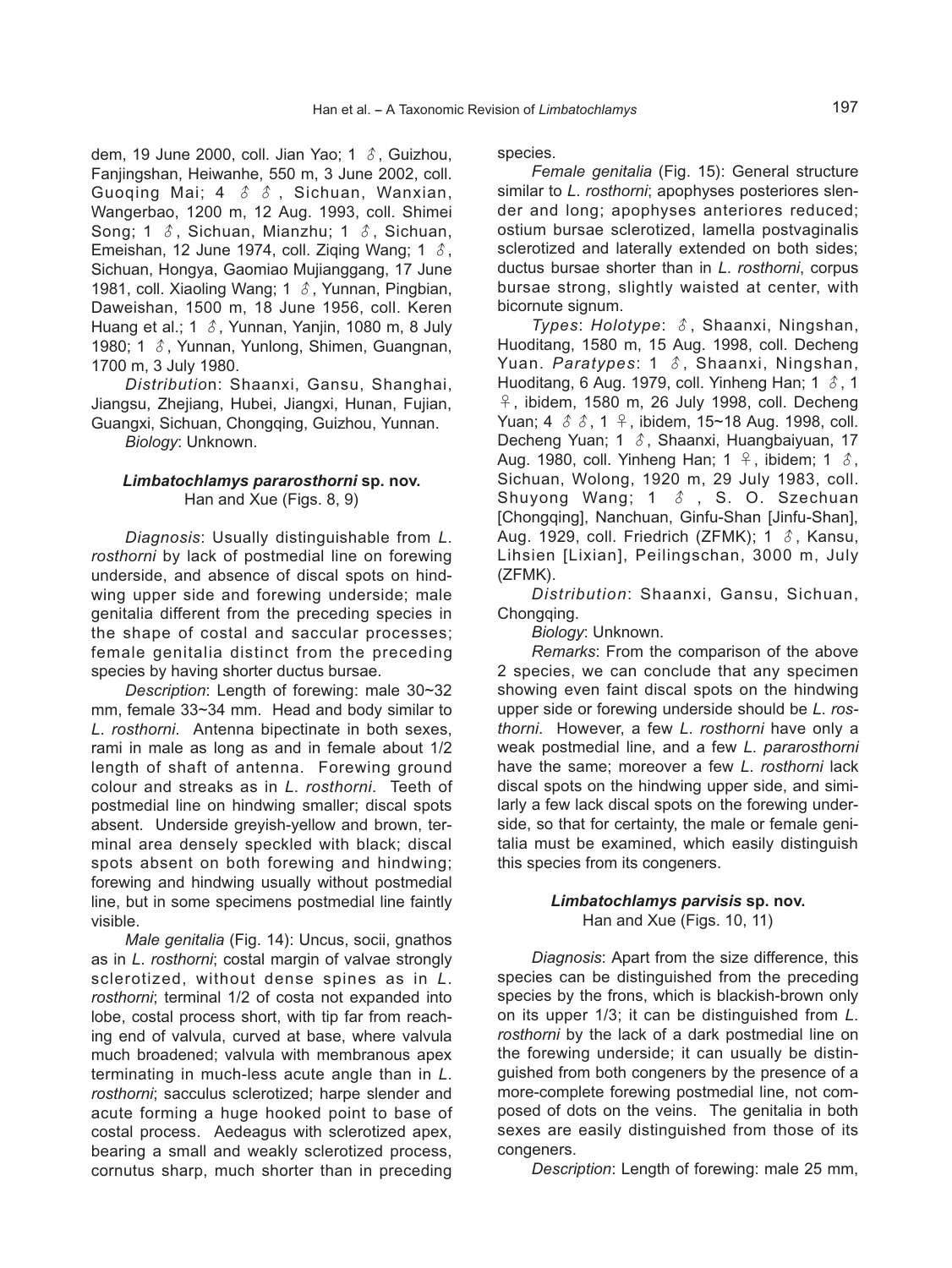female 29 mm. Smaller than the preceding 2 species. Antennae in male bipectinate, rami shorter than shaft of antennae. Antennae in female serrate. Frons with lower 2/3 greyish-yellow, upper 1/3 dark brown. Labial palpus, vertex, tegula, upper side of thorax as in congeners. Ground colour of forewing and pale costa as in the preceding 2 species; postmedial line on forewing dull green, sometimes interrupted, and normally not composed of a row of small dots on veins (with the exception of 1 female specimen) as in the other 2 species; teeth of postmedial line on hindwing much weaker than in congeners, without discal spots. Underside greyish-yellow, with tinge of pink, with sparse dark streaks; both wings lacking postmedial line and discal spots.

Male genitalia (Fig. 16): Uncus and socii as in the preceding 2 species; gnathos thick, with postermedial process with apex acute; costa weakly sclerotized, costal process completely lacking; valvae broader than in congeners, with terminal part membranous; sacculus sclerotized with a small pointed extension along ventral edge of valvae; harpe curving towards costal margin of valvae and forming a sclerotized lobe. Aedeagus with a short, thick, and strongly sclerotized dorsal process, pointed at apex; cornutus very short and stout, triangular.

Female genitalia (Fig. 17): Apophyses posteriores about 6 times length of apophyses anteriores; ostium bursae sclerotized, with hemispherical lateral extensions; lamella postvaginalis sclerotized and wrinkled, nearly rounded; ductus bursae slender and long, about 1/2 length of corpus bursae, with a band of sclerotization on 1 side; corpus bursae comparatively small, almost globular, signum shaped like a canine tooth, with a sharp spike at each end.

Type specimens: Holotype:  $\delta$ , Yunnan, Zhongdian, Chongjianghe, 2300 m, 4 Aug. 1984, coll. Dajun Liu. Paratypes:  $1 \text{ } \textcircled{}$ , Yunnan, Zhongdian, Chongjianghe, 2200 m, 4 Aug. 1984, coll. Yixin Chen; 2  $\delta$   $\delta$ , Yunnan, Lijiang, Yulongshan, 2700 m, 27 July 1984, coll. Dajun Liu; 1 ♀, Yunnan, Yunlong, Wubaoshan, 2550 m, 10 Aug. 1980; 1 ♂, [Yunnan]: Tsekou [Deqin], 1898, coll. P. Dubernard (ZFMK).

Distribution: Yunnan. Biology: Unknown.

#### **Discussion of systematic placement**

The systematic position of the genus at the tribal level is problematic. Rothschild (1894) suggested a relationship to Calleremites Warren 1894, which is currently placed in the Pseudoterpnini, although without specifying reasons. In fact, both the external pattern elements and the genitalia of that genus differ substantially from those of the present genus, leaving only a slight, but not very close, similarity in the ground colour. Judging from the size and the robustness of the body, members of Limbatochlamys should belong either to the Geometrini or Pseudoterpnini, all other tribes being much flimsier-bodied. Prout (1912), who divided the Old World genera of Geometrinae into 6 "groups"according mainly to the external features and presence or absence of a frenulum, included Limbatochlamys in his group IV, which roughly equates to the present Geometrini, but with the equivocal remark that "this genus is probably related to Tanaorhinus, etc.; it may possibly really have more to do with the non-crested members of Group II, but the smoother scaling of the wings, their shape, and their amplitude relative to the body have induced us to regard it as belonging here."His group II is approximately equivalent to the modern Pseudoterpnini, which"probably embraces all the relatively large, robust Indo-Australian genera where the facies consists of a more-mottled forewing ground colour, with strong, crenulate fasciae"(Holloway 1996).

Although the green colour of the wings and falcate forewing of Limbatochlamys is reminiscent of some of the Geometrini, the strong undivided uncus in the male genitalia greatly differs from that of the Geometrini, where the processes of the uncus are always well separated; the oblique papillate ovipositor lobes in the female genitalia also highly differ from those in the Geometrini, in which the ovipositor lobes are slightly semicircular.

The structure of the uncus and the ovipositor lobes therefore preclude the placement of Limbatochlamys in the Geometrini. However the undivided uncus is retained in a number of genera of Pseudoterpnini: of these only 1 which we have examined has a well-developed uncus widening to a bilobed triangular base, clearly separated from the socii, as in the present genus. This is Psilotagma Warren, 1894, a monotypic genus based on the species P. decorata Warren from Bhutan, the external features of which are moreclearly related to the Pseudoterpnini than are those of Limbatochlamys. Externally, this species has little resemblance to members of Limbatochlamys. However in the male genitalia, the uncus in P. decorata (Fig. 18) is very similar to that in the present genus, although the socii are